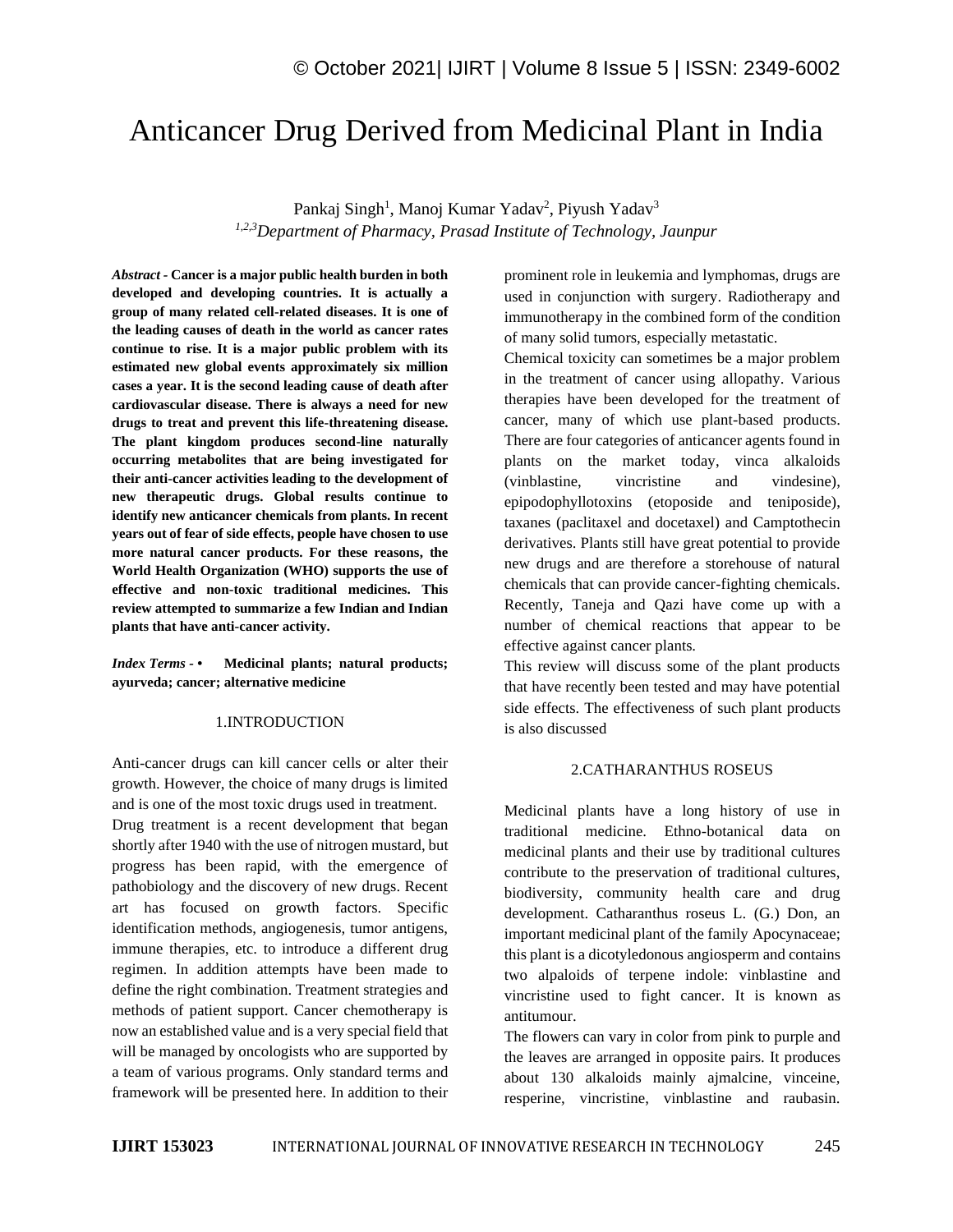Vincristine and vinblastine are used to treat various types of cancer such as Hodgkin's disease, breast cancer, skin cancer and lymphoblastic lempemia.



Fig. Catharanthaus roseus

Scientific classification:

Botanical Name: Vinca Rosea (Catharanthus roseus) Family Name : Apocynaceae Kingdom : Plantae Division : Magnoliophyta (flowering plants) Class : Magnoliosida (dicotyledons) Order : Gentianales Family : Apocynaceae Genus : Catharanthus Species : C.roseus

#### Morphology:

Catharanthus roseus is a evergreen shrub or herbaceous plant that grows up to 1 m. length. The leaves are oval in shape to be horizontal, 2.5-9.0 cm. length and 1- 3.5 cm. shiny hairless hair with light brown color and short petiole about 1- 1.8 cm. long and arranged in opposing pairs. The flowers are white to pink with a reddish-black color, with a basal tube about 2.5-3 cm. tall with a corolla about 2-5 cm. fiveleaf lobes-wide. The fruit is about 2-4 cm follicles.

# Geographical Distribution:

Catharanthus roseus is native to the Indian Ocean Island of Madagascar. In the wild, it is found to be an endangered plant and the main reason for their decline is the destruction of the area by the burning and burning of agriculture however, it is now common in many tropical and subtropical regions of the world, including Southern United.

# Potentially Active Chemical Constituent:

Researchers investigating treatment found that it contained a group of alkaloids, although highly toxic, used in the treatment of cancer. Plants have the ability

to combine various chemical compounds used to perform vital biological functions, and to protect them from predators such as insects, fungi and mammals. C. roseus posse's carbohydrate, flavonoid, saponin and alkaloids. Alkaloids are the most potent chemical compounds of Catharanthus roseus. More than 400 alkaloids are present in this plant, used as medicinal plants, agrochemicals, flavors and aromas, ingredients, food additives and pesticides. Alkaloids such as actineo plastidemeric, Vinblastine, Vincristine, Vindesine, Vindeline, Tabersonine etc. are mainly found in air compounds and ajmalicine, vinceine, vineamine, raubasin, reserpine, catharanthine etc is present in the roots and stem of the basal. Rosindin is an anthocyanin pigment found in C flower. roseus.



Fig. Vincristine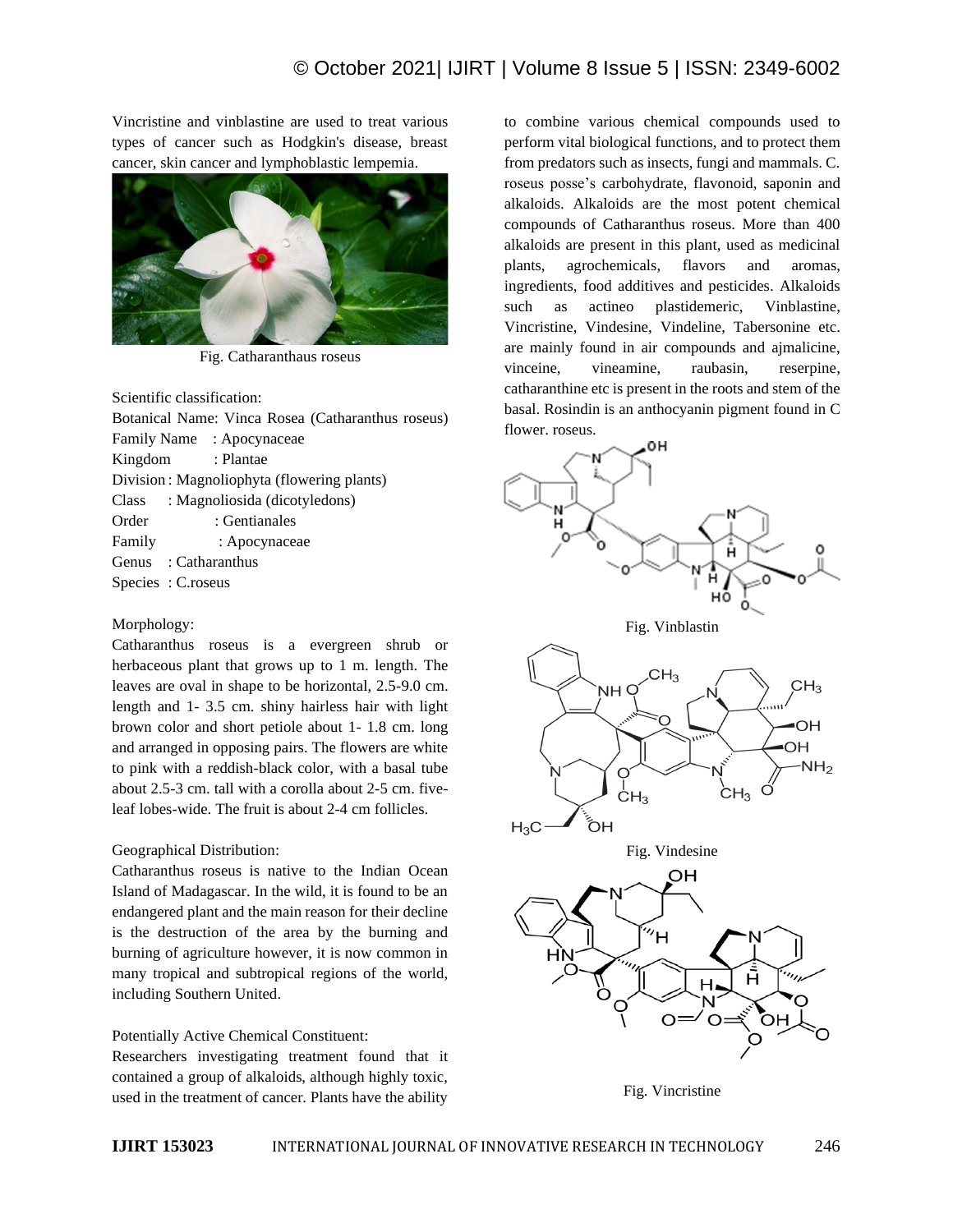### 1.Pharmacological Activities:

The anticancer alkaloids Vinblastine and Vincristine are derived from the stem and leaf of Catharanthus roseus. These alkaloids have the potential to inhibit the activity of other human tissues. Vinblastine is used to try the treatment of neoplasmas and is recommended for Hodgkins disease, chorio carcinoma. Vincristine is another alkaloids used for leukemia in children. Different percentages of catarant methanolic extraction have been found to show an important anticancer activity in many cell types in the in vitro state and the greatest activity has been found in a wide variety of plant plants. Vinblastine is marketed as Velban or Vincristine as oncovin.

### 2.Podophyllum Hexandrum:

The term Podophyllum is derived from ancient Greek words 'Podos' a foot and 'Phyllos' a leaf. Name refers to the resemblance of leaves to duck's foot. Plant is also known as Mayapple because of its fruits ripen in spring.

Podophyllum is represented by three species P. hexandrum, P. Peltatum and P. Sikkimensis but Podophyllum is

Usually represented by two species. P. hexandrum is commonly found in the Himalayan regions of the Asian continent and Podophyllum Peltatum is found mainly in the Atlantic North America.

P. hexandrum is an important medicinal plant known as the essential drug Podophyllotoxin which contains semi synthetic derivatives etoposide, teniposide and etophos. Podophyllotoxin is very important in its use in the combination of anti-cancer drugs

# Morphology:

Podophyllum hexandrum is a sturdy, glabrous, and nutritious 35-60cm tall plant with creeping, perennial, knot- shaped insects with many roots.

- Leaves are rounded in outline and deeply cut into three ovate and length of leaves is approximately 10-20cm long.
- The length of Stem is approximately 30-90cm. 2- 3 umbrella like, lobed leaves arise on its few stiff branches, they completely unfurl after the plant has bloomed and dark green splotched with brown.
- Flowers: Podophyllum hexandrum flowering period ranges from May to August and it produces white or pale pink flowers during this period flowers are borne at the ends of stout stem and flowers has six petals and six stamens, which inspired its species, name hexandrum meaning six stamens.
- Fruit is n oblong, elliptic berry, 2.5cm to 5.0cm in diameter fruits is red on ripening and containing many seeds embedded in the red pul



Himalayan mayapple

Constituent of Podophyllum hexandrum:

- Podophyllotoxin is most important for its use in the synthesis of anti-cancer drugs etoposide teniposide and etophos. These compounds have been used for the treatment of lung and testicular cancers as well as certain leukemia's.
- The mechanism of the action of Podophyllum and its active constituents on tumors in completely understood. It has been found that the necrosis is a direct consequence of cytotoxic effect on tumor tissue, a rapidand marked reduction of the cytochorme oxidase was observed in tumor homogenates from animal treated with the Podophyllum derivates.

# Pharmacological Activities:

Methanol, hydro-alcohol and chloroform released by P. Hexandrum has been reported to provide about 70- 95% of radioprotection in mice when given 1-2 hours before the whole body dies, 10 Gy radiation (Goel et al., 2000; Goel et al.., 2001; Goel et al., 2007) P. hexandrum contains podophyllin, which has an antimiotic effect. It is used in the treatment of cancer, and especially in the treatment of cervical cancer Howes, 2001; Board, 2003; Farkya et al., 2004). 4 demethyl- picropodophyllotoxin 7-O-Dglucopyranoside (4DPG) effectively inhibits the growth of cancer cells and inhibits cell cycle in the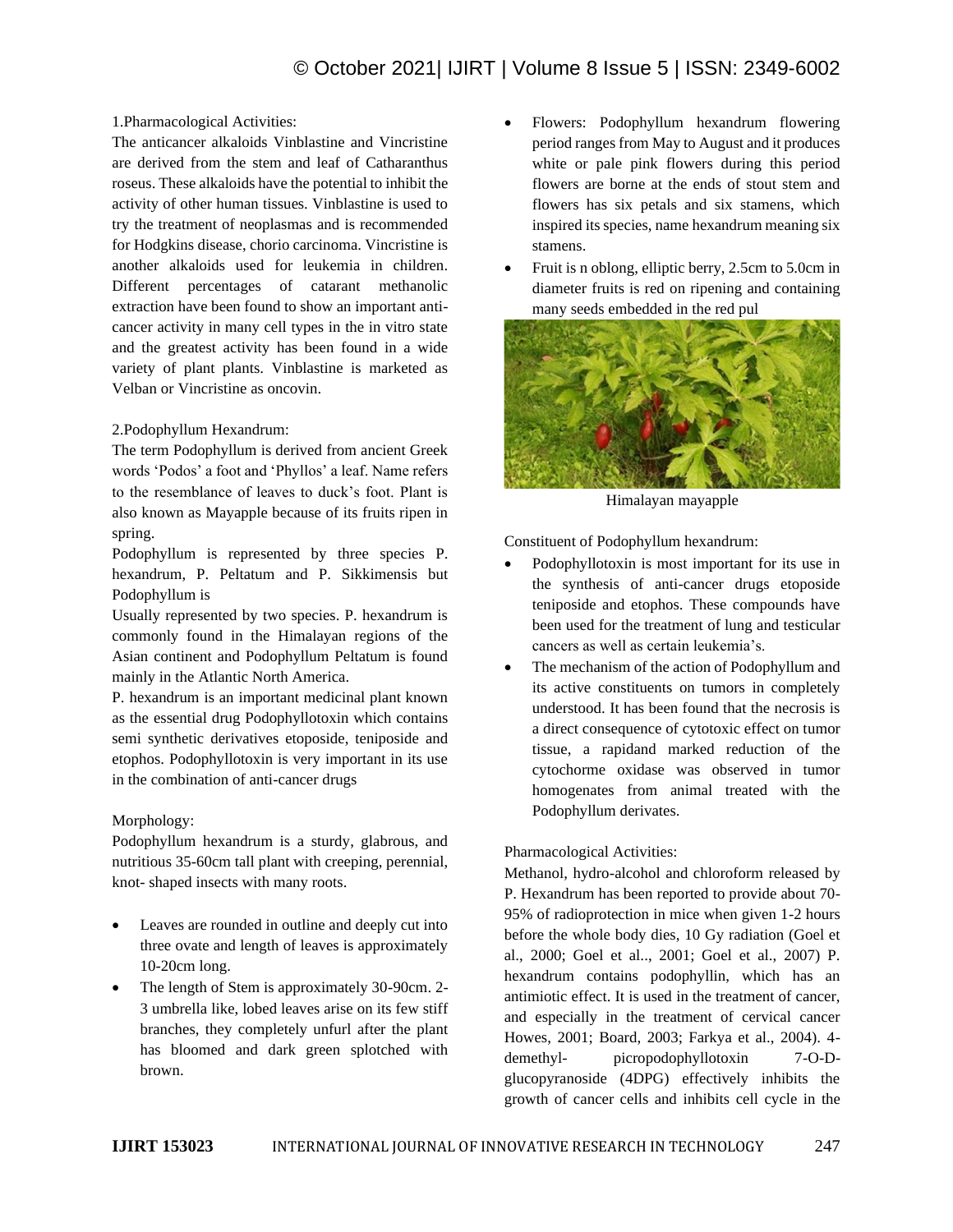mitotic phase. The cytotoxicity of 4DPG is due to its inhibition of the association of microtubules of cancer cells in the lower extremities, including apoptosis. These properties are suitable for 4DPG as an antitumor drug (Qi et al., 2005).

Podophyllotoxin is a natural plant the second metabolite was most present in the P root. Hexandrum Table1. List of plants has Anti-Cancer activity

and also its congeners and derivatives have meant biological activity especially anticancer, antineoplastic and anti-HIV drugs, etc.

Deoxy podophyllotoxin is the main responsible compound for lethal activity on a number of different insect larvae e.g., culex pipiens, Epilachna spara and adult insects such as Blatella germanica.

|                |                    | <b>Botanical Name</b>   | Part Used          | Family         | Uses       |
|----------------|--------------------|-------------------------|--------------------|----------------|------------|
|                | Arjuna Bark        | Terminalia arjuna       | <b>Bark</b>        | Combertacae    | Anticancer |
| $\overline{c}$ | Kalmegh            | Androgarphis paniculata | Dried leaves       | Acanthacae     | Anticancer |
| 3              | Vinca              | Catharanthus roseus     | Whole plant        | Apocynacae     | Anticancer |
| 4              | Ochrosia           | Ochrosia elliptica      | <b>Trunk Bark</b>  | Apocynacae     | Anticancer |
| 5              | May Apple          | Podophyllum peltatum    | Dried Rhizome      | Berberidacae   | Anticancer |
| 6              | Ginger             | Zingiber officinalis    | Rhizome            | Zingibaracae   | Anticancer |
| 7              | Turmeric           | Curcuma longa           | Rhizome            | Zingibaracae   | Anticancer |
| 8              | deerberry          | Vaccinium stamineum     | fruit              | Ericaceae      | Anticancer |
| 9              | Indian mulberry    | Morinda citrifolia      | fruit              | Rubiaceae      | Anticancer |
| 10             | Bhilwa             | Semecarpus anacardium   | fruit              | Anacardiaceae  | Anticancer |
| 11             | Madar              | Calotrophis gigantea    | Whole plant        | Asclepiadaceae | Anticancer |
| 12             | Arhar Dal          | Cajanus cajan           | Leaves             | Fabaceae       | Anticancer |
| 13             | Palash             | Butea monosperma        | Bark               | Fabaceae       | Anticancer |
| 14             | Orchid Tree        | Bauhinia variegata      | Root               | Caesalpinaceae | Anticancer |
| 15             | Onion              | Alium cepa              | Bulb               | Liliaceae      | Anticancer |
| 16             | <b>Indian Aloe</b> | Aloe barbadensis        | Leaves             | Liliaceae      | Anticancer |
| 17             | Tarwar             | Cassia auriculata       | Root               | Caesalpinaceae | Anticancer |
| 18             | Senna              | Cassia senna            | Leaves             | Caesalpinaceae | Anticancer |
| 19             | Lemon              | Citrus medica           | Root               | Rutaceae       | Anticancer |
| 20             | Carrot             | Daucus carota           | Root               | Apiaceae       | Anticancer |
| 21             | Danti              | Jatropha curcas         | Leaves, seed, oils | Euphorbiaceae  | Anticancer |
| 22             | Mint               | Mimosa pudica           | Whole plant        | Mimosaceae     | Anticancer |

#### **CONCLUSION**

Any effective solution to control the onset and spread of cancer is very important. The use of herbal products to treat or bind the carcinogenic process provides an alternative to using the common allopathic medicine in the treatment of this disease. Many remedies have been tested in clinical studies and are currently being investigated to understand their tumouricidal properties against various cancers.

Selected and careful use of this plant is also possible in antiangiogenic medicine and thus in the treatment of cancer. Anticancer agents found in plants are inhibitors that work well in cancer cell lines, making them much needed. Exploitation of these agents needs to be managed to suit needs and to be sustainable. A

list has been made that could give an idea of the various types of earth plants that are widely used or under investigation to act as anticancer.

#### **REFERENCE**

- [1] Dharmani P, Kuchibhotla VK, Maurya R, Srivastava S, Sharma S and Palit G.Evaluation of anti-ulcerogenic and ulcer healing properties of Ocimum sanctum Linn. J Ethnopharmacol. 2004; 93:197-206.
- [2] Dr. Hemamalini Balaji, Versatile. Therapeutic effects of Vinca rosea Linn. International Journal of Pharmaceutical Science and Health Care. 2014; 1(4):59-